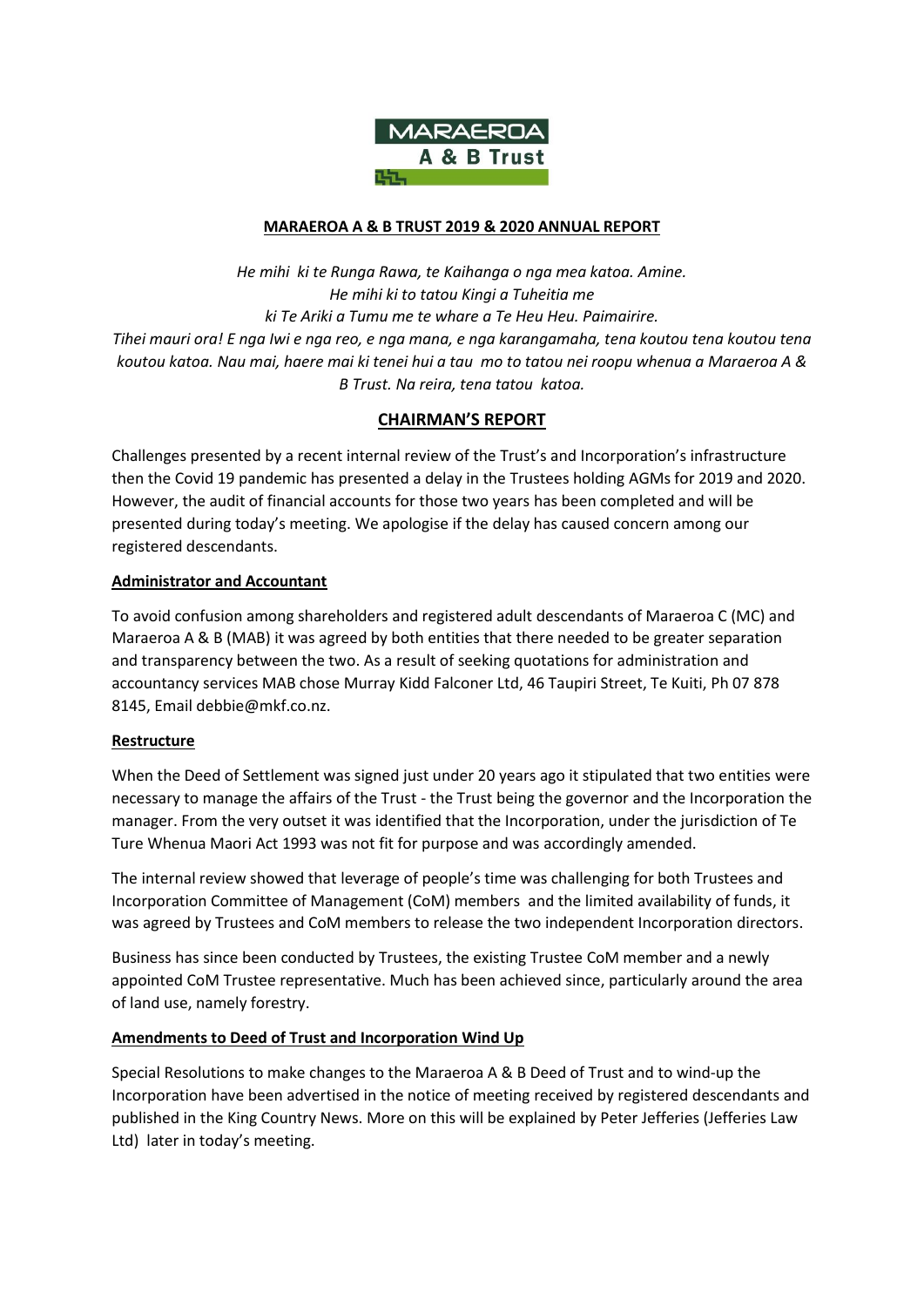## **Pureora Cabins**

The cabins are a cluster of 7 cabins, located in Pureora Village, built originally, I believe to house forestry workers and is now owned by the Department of Conservation (DoC). The cabins are presently let out to Timber Trail users and visitors to Pureora rohe.

MAB bought the DoC concession rights from Kohia Ltd to operate the cabins. The concession requires MAB to pay DoC a 25% of the revenue - that is a quarter of the amount charged for accommodation ( \$50 ÷ 4 = **\$12.50** ) – and that is before power, cleaning, maintenance and any other costs are accounted for which is proving to be most unprofitable! MAB is currently negotiating with DoC a concession that would turn a profit for the Trust. If negotiations fail, then MAB will surrender the concession.

## **Rusty's House**

Past MAB Trustees and present, until recently failed, to acknowledge that the house known as *Rustys* and the old store together with the land upon which they stand were part of the Cultural Redress of the Settlement thereby designating protection under a *Conservation Covenant.* This means there are restrictions as to what can be done with them.

The Trustees are seeking legal advice and clarification from DoC as to best meet its obligations under the settlement.

The house since settlement has been occupied by Richard and Angela Hemara.

## **Land Utilisation – Koromiko and Whareana**

Koromiko is approximately 22 ha of cleared pine in low quality pasture species and Whareana totalling 21 ha comprising eucalyptus, stumps, and blackberry together with clear pastureland – previous school site - of low fertility and mediocre fencing. These two blocks straddle Barryville Road and neighbour *Theland Farm Group* (TFG) dairy farm. A high-level report from AgFirst has advised Trustees that a better return from dairy grazing will be better than returning it to forestry providing *TFG* can provide a commitment to leasing for longer than its 3-year Overseas Investment Office commitment. Negotiations with Chris Perry, *TFG* Representative, is ongoing.

In the meantime, the Ministry for Primary Industry has launched *Te Nehenehenui Horticulture Collective* comprising a group of Maniapoto landowners to investigate what produce would best be grown on their land. At the end of this 6-month programme it is hoped landowners will have some options on how to utilize their whenua.

MAB has taken up this obligation free opportunity to have Koromiko and Whareana visited by Sandy Scarrow of Fruition Horticulture BoP Ltd. in March this year.

#### **King Honey**

MAB has entered into an agreement with Auckland based company King Honey to place hives from March to December on its whenua. In return MAB receives \$15 per hive and 10 cases of honey (6 x 1kg jars per case ).

Enjoy your honey!